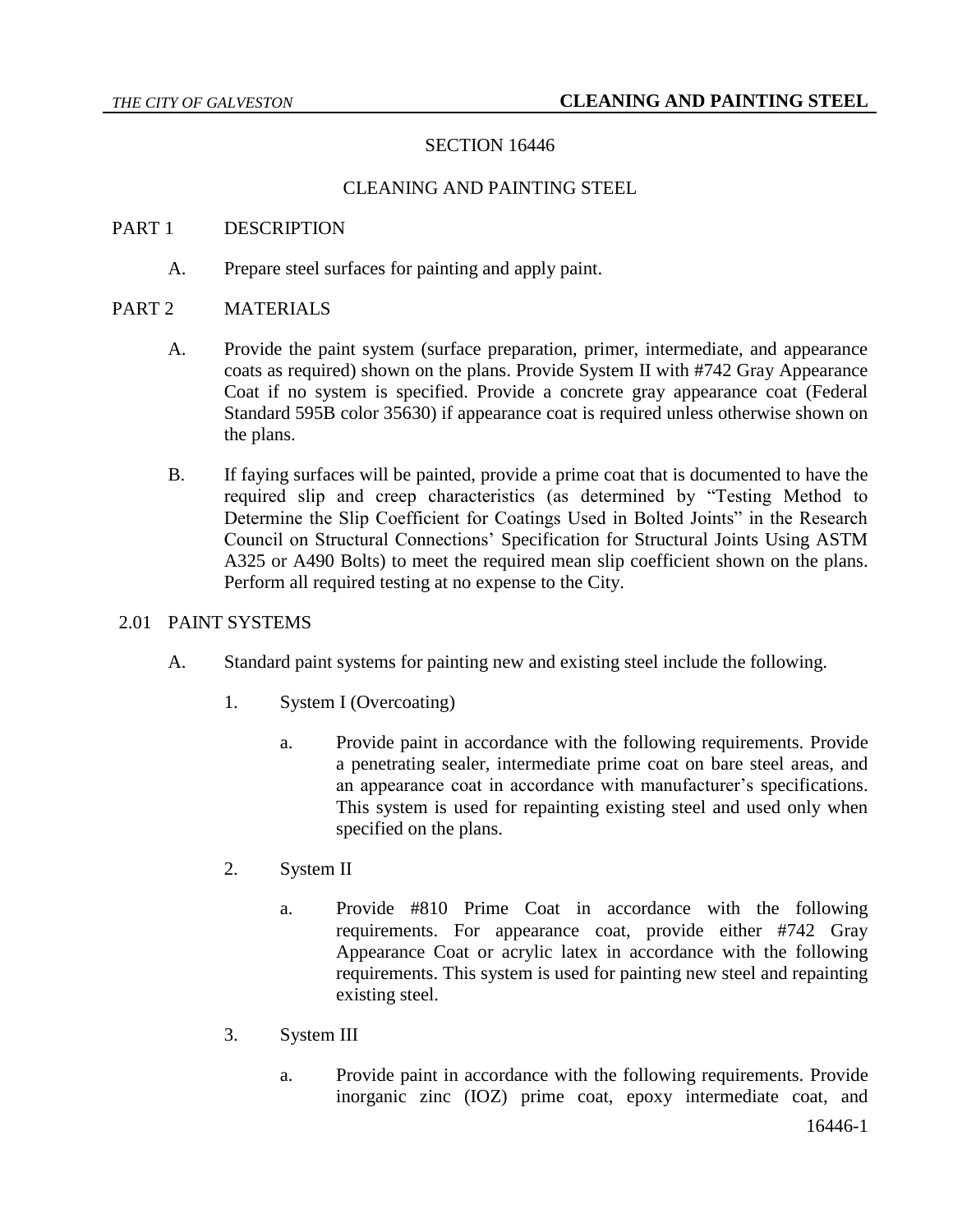urethane appearance coat for all outer surfaces except those to be in contact with concrete. Provide epoxy zinc prime coat for areas to be in contact with concrete and for touchup of IOZ. This system is used for painting new steel.

- 4. System IV
	- a. Provide paint in accordance with the following requirements. Provide IOZ prime coat and acrylic latex appearance coat for all outer surfaces except those to be in contact with concrete. Provide epoxy zinc prime coat for areas to be in contact with concrete and for touchup of IOZ. This system is used for painting new steel.

## 2.02 PAINT INSIDE TUB GIRDERS AND CLOSED BOXES

A. Provide a white polyamide cured epoxy.

## 2.03 PAINT OVER GALVANIZING

A. Provide epoxy intermediate coat and urethane appearance coat in accordance with the following requirements. Provide intermediate coating recommended by the manufacturer for use on galvanized steel.

### 2.04 SPECIAL PROTECTION SYSTEM

A. Provide the type of paint shown on the plans or in special provisions to this Section.

### PART 3 EQUIPMENT

- A. Ensure that spray equipment:
	- 1. has adequate capacity and sufficient gauges, filters, agitators, regulators, and moisture separators to ensure delivery of clean dry air at the proper pressure and volume;
	- 2. is adequate for the type of paint being used;
	- 3. has spray heads that provide a smooth, uniform coat of paint;
	- 4. can separate moisture from air stream in contact with the paint; and
	- 5. has no dried coatings, solvents, or other foreign matter on surfaces that paint is likely to contact.
- B. Maintain all equipment and accessories in good working order.
- C. During painting operations, keep paint pots no more than 20 ft. above or below the level of spray application of paint. Do not allow fluid hoses to sag more than 10 ft. below the level of the bottom of the paint pot or actual spraying operations, whichever is the lowest point. Keep hoses serviceable with no cracks or deterioration. Equip paint pots (or other containers from which the paint is dispensed) with agitators that operate whenever paint is in the pot.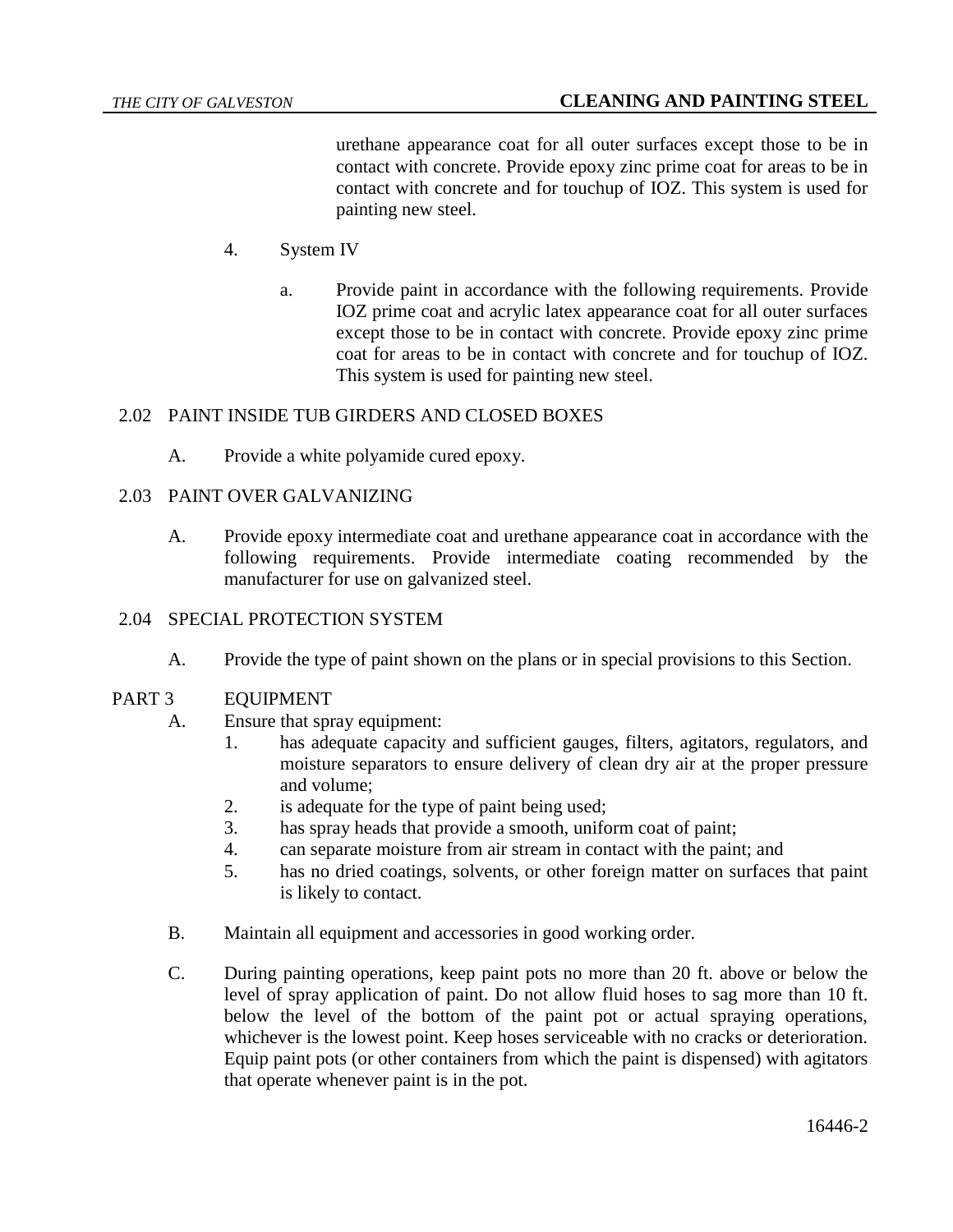### 3.01 AIRLESS SPRAY EQUIPMENT

A. Use regulator and air or fluid pressure gauges. Use fluid hoses with at least 1/4 in. I.D. and a maximum length of 75 ft.

### 3.02 CONVENTIONAL SPRAY EQUIPMENT

A. Use independent fluid pressure and atomization pressure regulators and gauges. Use fluid and air hoses with at least 1/2 in. I.D. and a maximum length of 75 ft.

#### PART 4 CONSTRUCTION

#### 4.01 QUALIFICATION

- A. Certification of the cleaning and painting contractor, subcontractor, or fabricator is required as follows.
	- 1. Shop Cleaning and Painting
		- a. Follow all applicable provisions for qualification specified in the AASHTO/NSBA Steel Bridge Collaboration S8.1.
	- 2. Field Cleaning and Painting
		- a. Maintain SSPC QP 1 (for paint application and removal of coatings not containing hazardous materials) and SSPC QP 2 (for removal of coatings containing hazardous materials) certification for the duration of the project when the following conditions exist:
			- (1). total steel surface area to be cleaned and painted exceeds 15,000 sq. ft.,
			- (2). existing coating to be removed from steel contains hazardous materials as specified on the plans, or
			- (3). certification is required on the plans.
		- b. Submit proof of certification before beginning work.

### 4.02 RESPONSIBILITY FOR HAZARDS

A. Some paints and cleaning products are harmful to health. Handle all paints and cleaning products in accordance with the information on the manufacturer's safety data sheet and in accordance with all applicable federal and state regulations. Comply with all worker and public safety protection measures including 29 CFR 1926.62 when cleaning requires removing paint containing lead or chromium. Monitor permissible exposure limits (PEL) in accordance with OSHA requirements.

### 4.03 ACCESS

A. Provide safe access to all parts of the work for proper inspection. Do not place rigging, scaffolds, etc., in contact with previously painted surfaces until the previously applied coating has had at least 48 hours of curing time. Protect previously painted and cured surfaces with an approved padding to minimize damage when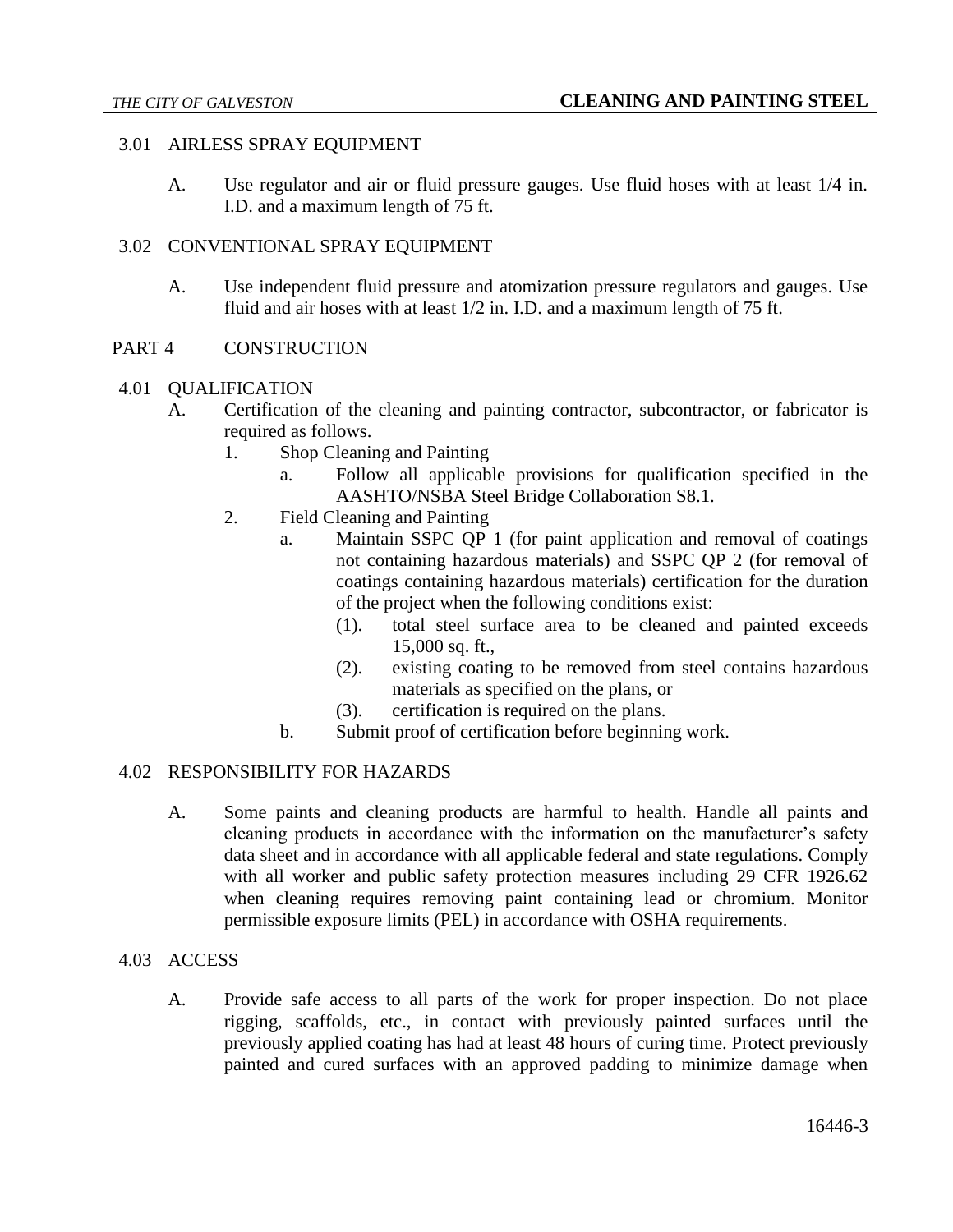rigging, scaffolds, etc., will be placed on or hung from those surfaces. Repair all coating damaged as a result of rigging or scaffolding as directed.

B. Remove tree limbs, bushes, grass, and other items that will interfere with the cleaning and painting operations as directed. Remove vertical clearance signs, and erect and maintain temporary ground-mounted signs matching the content and letter size on the existing sign unless otherwise directed. Re-attach permanent clearance signs as directed.

### 4.04 STEEL TO BE PAINTED

A. Clean and paint all structural steel except weathering steel that is to remain unpainted, unless otherwise shown on the plans. Structural steel includes all main members, bearing apparatus, diaphragms, and lateral bracing where applicable. Unless otherwise shown on the plans or exempted in this Section, paint the rolling faces of rockers and base plates, all surfaces of bearing plates, and all surfaces of iron or steel castings, whether or not the surfaces are milled. Unless otherwise provided in the Contract or approved in writing, perform the initial cleaning and application of required prime and intermediate coatings on new steel before shipment of the steel to the job site.

#### 4.05 PAINTING GALVANIZED SURFACES

- A. Do not water-quench or chromate-quench galvanized surfaces to be painted. Wash the surface to be painted with a biodegradable alkaline detergent to remove oil, grease, flux, white rust, dirt, and any other contaminants. Thoroughly rinse the surface with potable water to remove remaining detergent. Remove remaining oily contamination with a clean solvent. Properly label and store then recycle or dispose of spent solvents.
- B. Lightly abrasive-blast the surface to be painted, or use another approved method to show an etched pattern on the entire surface without removing any of the zinc. Apply primer within 24 hours of cleaning. Reclean the surface if more than 24 hours elapse before painting.
- C. Apply at least 2.0 mils dry film thickness (DFT) of intermediate coating and at least 2.0 mils DFT of appearance coating.
- D. Ensure that the appearance coating dries to form a smooth, continuous, tightly adhering film of uniform thickness and appearance, free of sags, runs, pinholes, holidays, overspray, and any other discontinuities; and that it has a uniform appearance within all portions of the painted piece and all related pieces and components of a job.

### 4.06 SHOP CLEANING AND PAINTING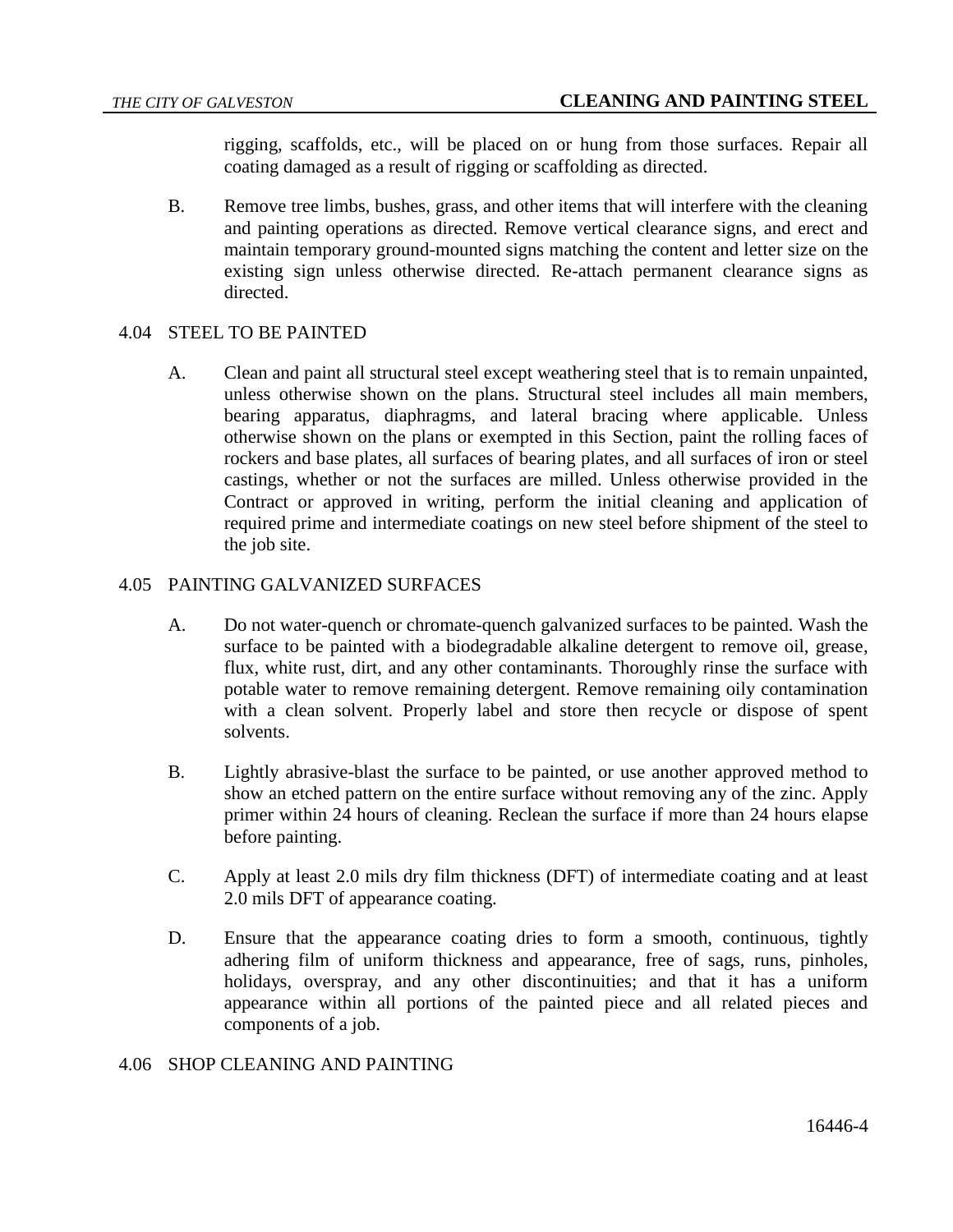- A. Unless otherwise approved, do not apply coatings until all fabrication work is completed and has been tentatively accepted.
- B. Follow all applicable provisions of AASHTO/NSBA Steel Bridge Collaboration S8.1, for both organic and inorganic zinc-based primer systems, except as modified by this Section. Use the paint systems specified in this Section and on the plans and meet the dry film thickness (DFT) requirements of this Section instead of those of S8.1. The requirement to test for primer curing using ASTM D 4752 does not apply to organic zinc primer. Use Tex 728 I instead of SSPC PA2 for measuring DFT.
- C. Repair all runs, sags, and other defects in each coat before application of subsequent coats.
- D. Clean and paint surfaces that will be in contact with concrete, such as the top surfaces of top flanges, in accordance with the specified system except as modified in this Section or otherwise shown on the plans. Designate no-paint areas on the shop drawings.
- E. Paint erection marks for field identification of members upon previously painted surfaces. Do not load pieces for shipment until coatings are thoroughly dry. Except for small approved touchups, do not apply any paint after material is loaded for shipment.
	- 1. Faying Surfaces.
		- a. Painted
			- (1). When painting faying surfaces, ensure that the primer used is documented to have the required slip and creep characteristics. If no mean slip coefficient (or corresponding surface condition) is specified, do not paint faying surfaces without approval.
			- (2). Apply no more than the maximum average film thickness used in the qualifying test to the faying surfaces. Before bolting, ensure that paint on faying surfaces has cured for the minimum time used in the qualifying test. Perform all required testing of the paint at no additional expense to the City.
		- b. Unpainted
			- (1). If surfaces to be in contact after final bolting will be left unpainted, provide an SSPC SP 10 blast-cleaning, and ensure that these areas are free of paint and overspray to within 1 in. or 1 bolt diameter, whichever is less, from the outside edges of the bolt holes. Do not power wire-brush uncoated faying surfaces. Roughen galvanized faying surfaces by hand wirebrushing. Remove tape from masked areas as soon as practical.
			- 16446-5 (2). For unpainted top lateral bracing connections shown on the plans as designed to AASHTO Class A surface condition (slip coefficient of 0.33), an SSPC SP 10 blast-cleaning is not required. Remove grease and loose mill scale from nonweathering steel, and remove grease and all mill scale from weathering steel. If no slip coefficient or assumed surface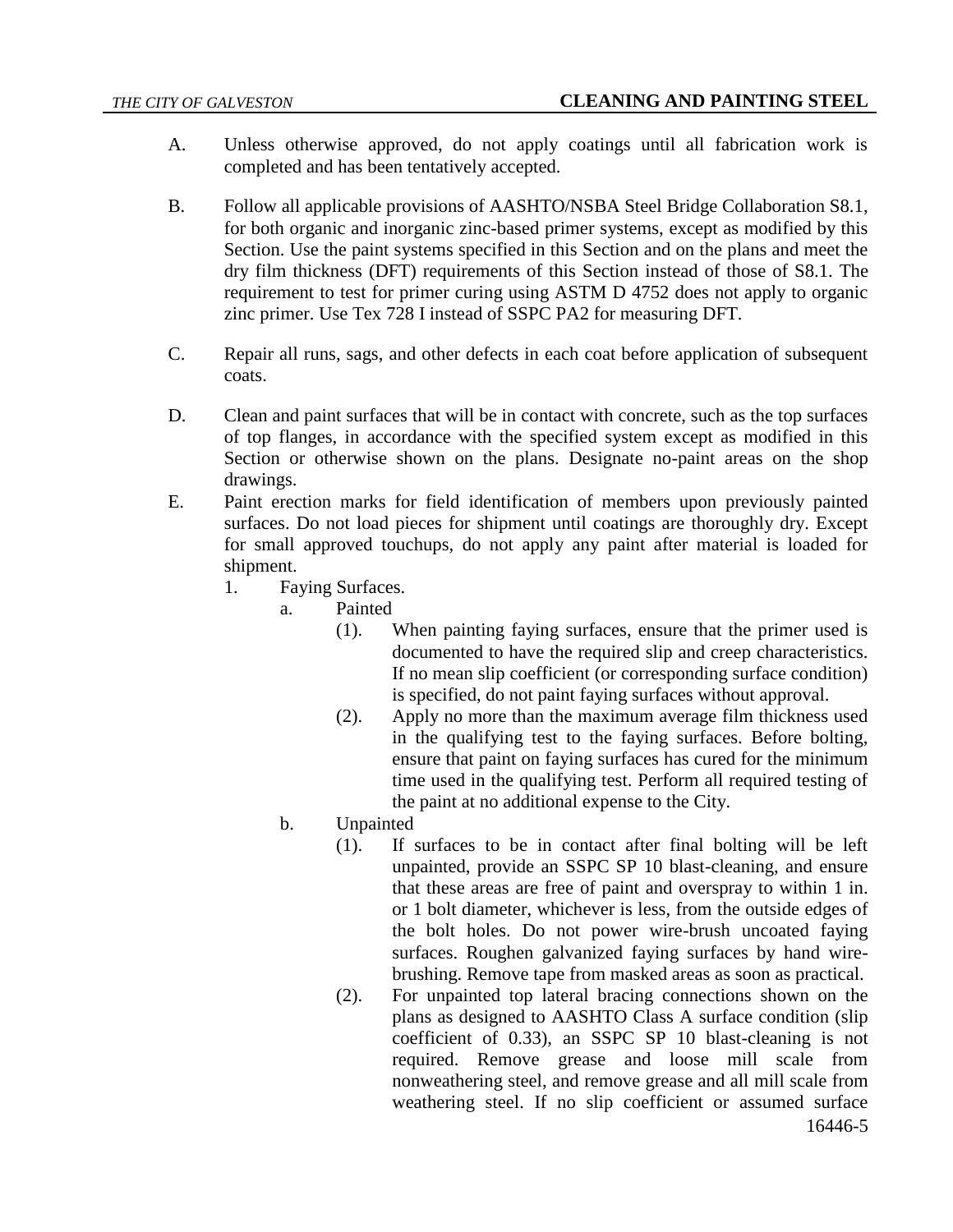condition is shown on the plans or if the connection is shown as Class B (slip coefficient 0.50), provide an SSPC SP 10 blast.

- 2. No-Paint Areas at Field-Welded Connections
	- a. Do not paint surfaces within 4 in. of groove welds or within 2 in. of fillet welds. Do not apply intermediate coat within 4 in. of the edge of primer at these areas. Remove tape from masked areas as soon as practical after painting.
- 3. Paint Application for Specified Systems
	- a. System II
		- (1). Prime Coat
			- (a). Apply a total of 3.5 to 10.0 mils DFT of primer in at least 2 coats to outer surfaces that will not be in contact with concrete. Extend the primer at least 1 1/2 in. onto surfaces that will be in contact with concrete, such as top flanges (see Figure 1). Coat the remaining portion of the surfaces to be in contact with concrete with a film coat of tightly adhering primer.
		- (2). Appearance Coat
			- (a). If the appearance coat is shop-applied, apply at least 2.0 mils DFT of appearance coating to outer surfaces that will not be in contact with concrete. Do not extend the appearance coat onto surfaces that will be in contact with concrete.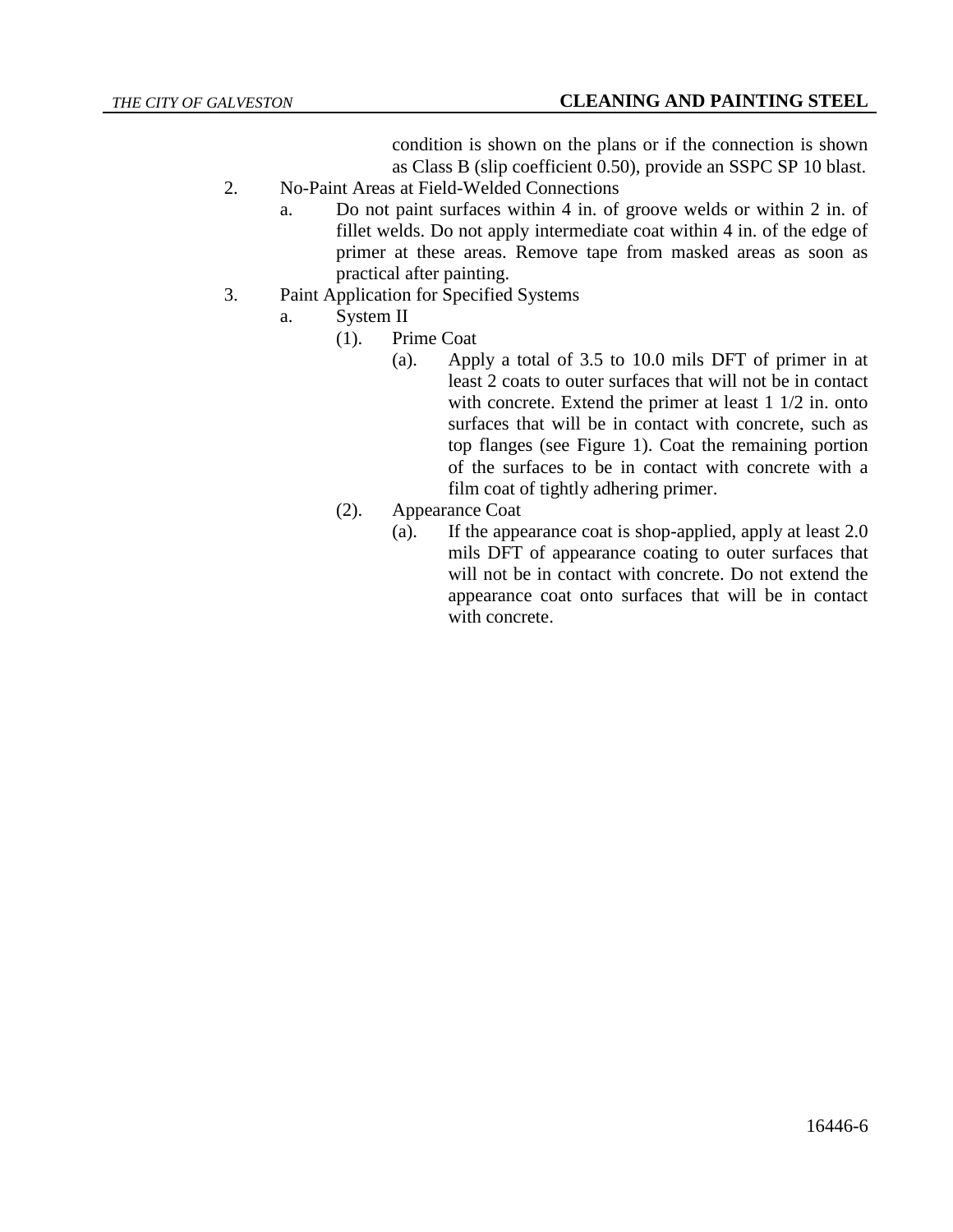

System II Primer

XX Steel Girder and Shear Stud

**Figure 1 Application areas of System II paint (appearance coat not shown).**

b. System III

- (1). Outer Surfaces Not in Contact with Concrete
	- (a). Extend prime and intermediate coatings at least 1 1/2 in. onto surfaces that will be in contact with concrete, such as top flanges (see Figure 2).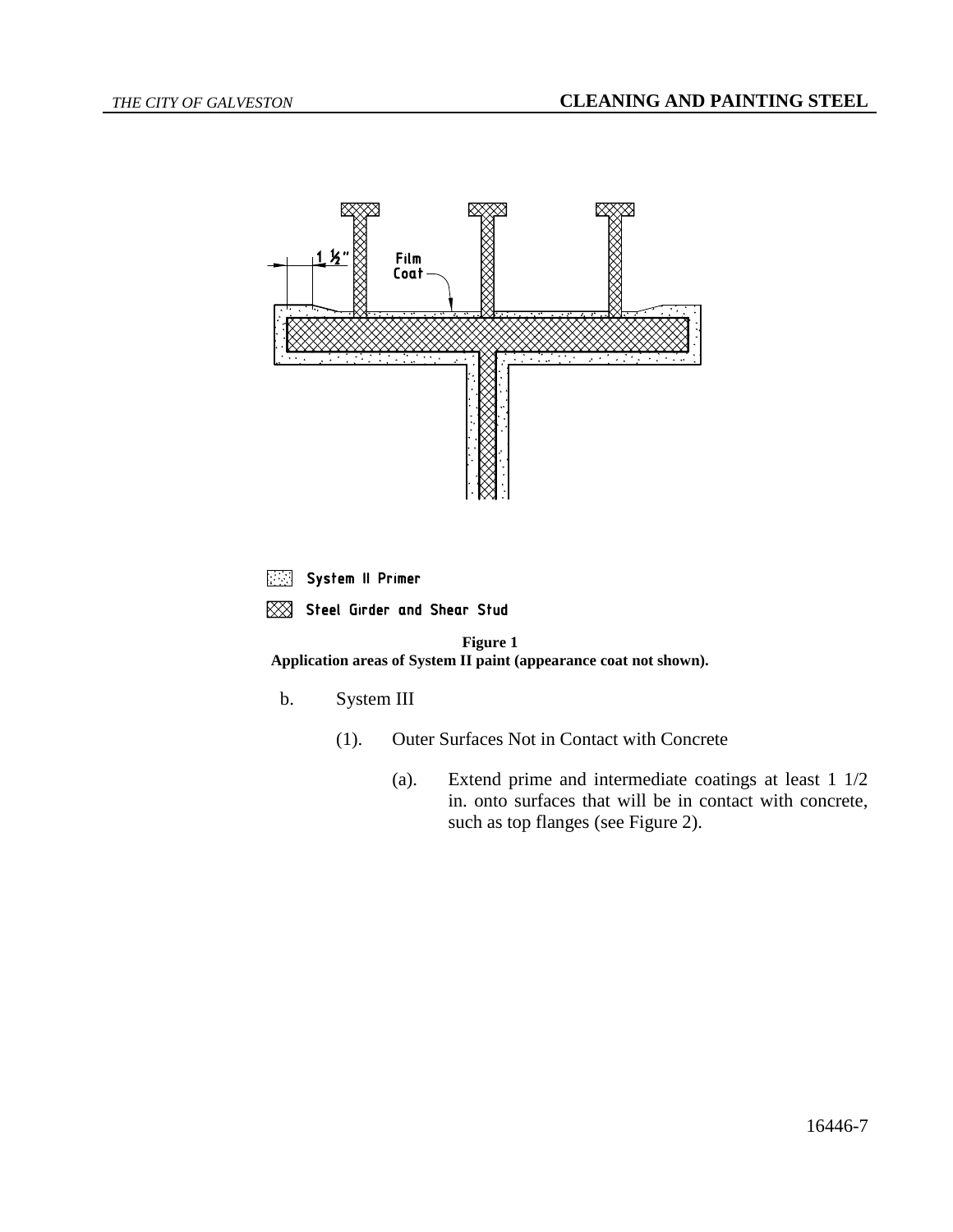

System III 10Z Primer Film Coat (Optional)

- System III IOZ Primer 医中国
- System III Epoxy Zinc Primer िल
- System III Epoxy Intermediate  $\nabla\! \varDelta$
- 贸 Steel Girder and Shear Stud

#### **Figure 2**

**Application areas of System III paints (appearance coat not shown).**

- (b). Prime Coat
	- 1) Apply at least 3.0 mils DFT of IOZ primer. Surfaces to be in contact with concrete may be covered with a film coat of IOZ primer. Thoroughly wet coated surfaces with a fine mist of potable water after the primer has set. Test the IOZ primer for cure in accordance with ASTM D4752. If the IOZ primer meets a resistance rating of 4 or higher, apply the intermediate coat. If it does not meet this rating, reapply a fine mist of potable water until the coating is cured. Alternative cure tests may be used if recommended by the coating manufacturer.
- (c). Intermediate Coat
	- 16446-8 1) Apply at least 2.0 mils DFT of epoxy intermediate coating after primer (including epoxy zinc on top flange; see Section 16446, Part 4, 4.06, E, 3, b, (2), "Surfaces to be in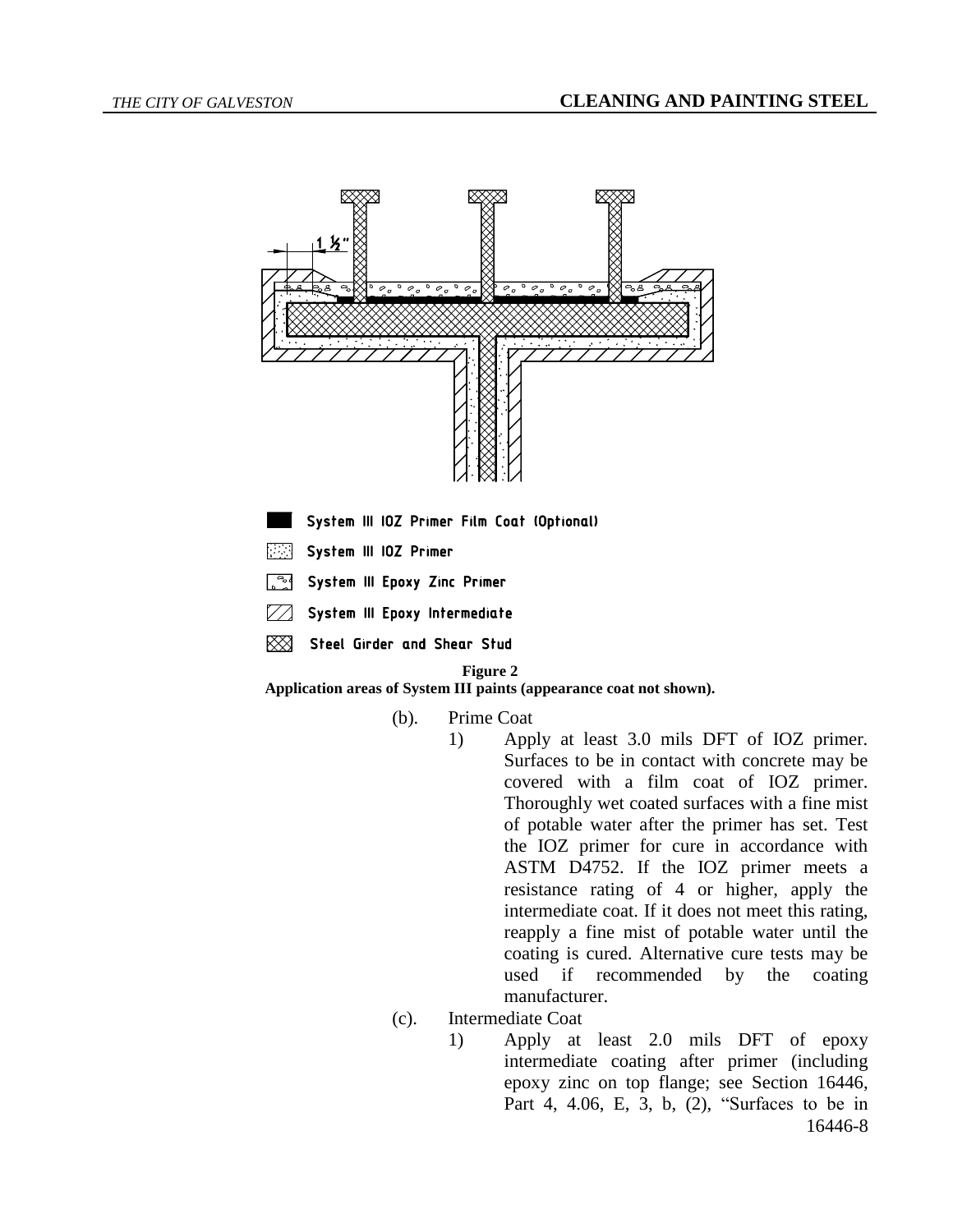Contact with Concrete") has met curing requirements.

- (d). Appearance Coat
	- 1) If appearance coat is shop-applied, apply at least 2.0 mils DFT of appearance coating.
- (2). Surfaces to be in Contact with Concrete
	- (a). See Figure 2. Before coating surfaces to be in contact with concrete, ensure that the IOZ prime coat has met curing requirements. Allow the surface to dry before evaluating the condition of the IOZ primer. If the surface to be in contact with concrete shows metal oxidation or if IOZ primer present on that surface is mud-cracked, reclean the surface to specified requirements. Do not damage the IOZ primer on other surfaces during recleaning. Paint on shear studs is not required. Apply 2 coats of 3 to 5 mils wet film thickness (WFT) each of epoxy zinc primer to a clean, dry surface. Wait between 1 and 48 hours between coat applications.
- c. System IV
	- (1). Outer Surfaces Not in Contact With Concrete
		- (a). Prime Coat
			- 1) Apply at least 3.0 mils DFT of IOZ primer. Extend primer at least1 1/2 in. onto surfaces that will be in contact with concrete, such as top flanges (see Figure 3). Thoroughly wet all coated surfaces with a fine mist of potable water.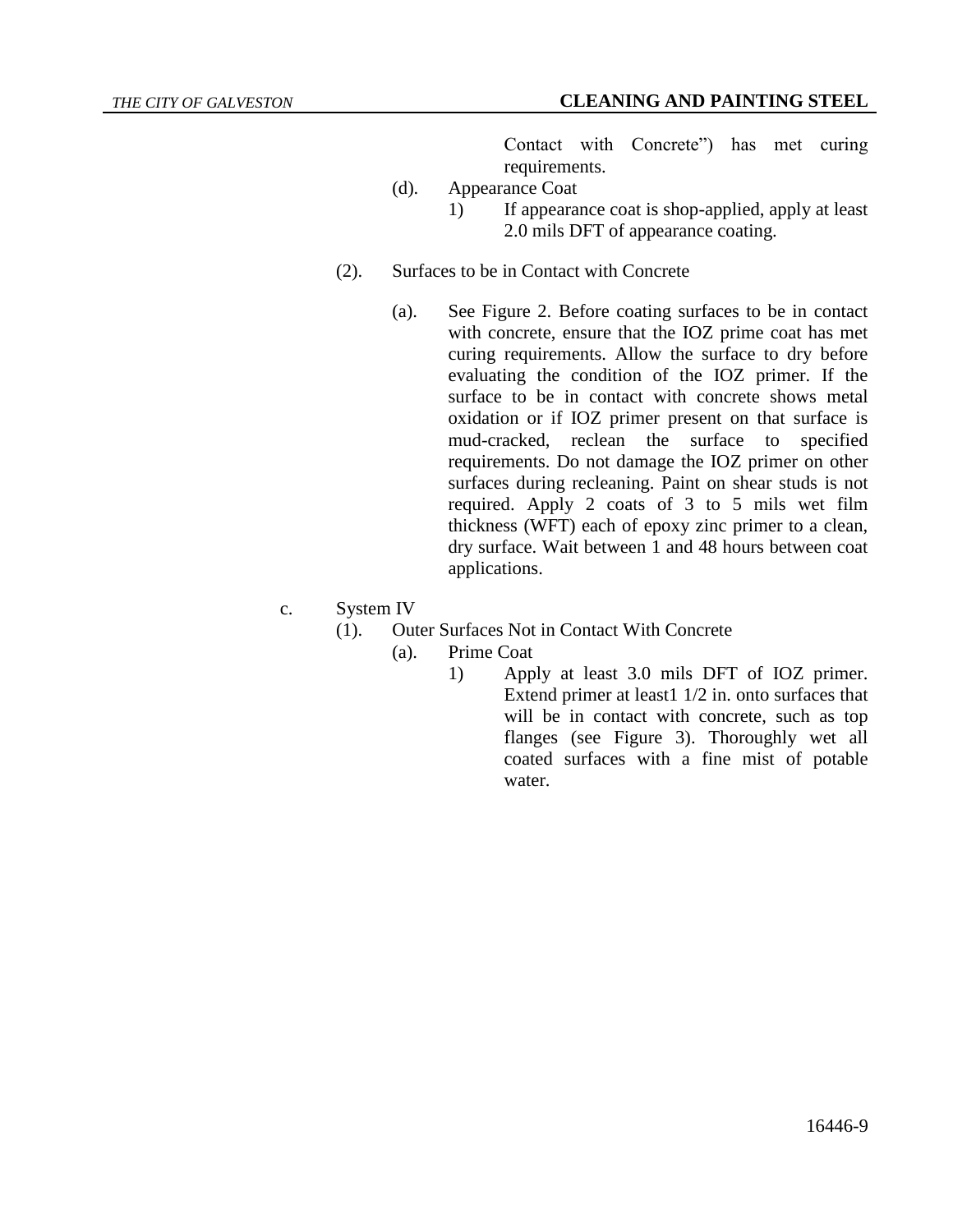

System IV IOZ Primer Film Coat (Optional)

- System IV IOZ Primer
- System IV Epoxy Zinc Primer
- Steel Girder and Shear Stud ⋙

#### **Figure 3**

**Application areas of System IV paints (appearance coat not shown).**

- (b). Appearance Coat
	- 1) If appearance coat is shop-applied, test the IOZ primer for cure in accordance with ASTM D 4752. If the IOZ primer meets a resistance rating of 4 or higher, apply the appearance coat. If it does not meet this rating, reapply potable water with a fine mist until the coating is cured. Alternative cure tests may be used if recommended by the coating manufacturer. Apply at least 2.0 mils DFT of appearance coating.
- (2). Surfaces to be in Contact with Concrete
	- (a). Coat surfaces to be in contact with concrete in accordance with Section 16446, Part 4, 4.06, E, 3, b, (2), "Surfaces to be in Contact with Concrete."
- d. Paint Inside Tub Girders and Closed Boxes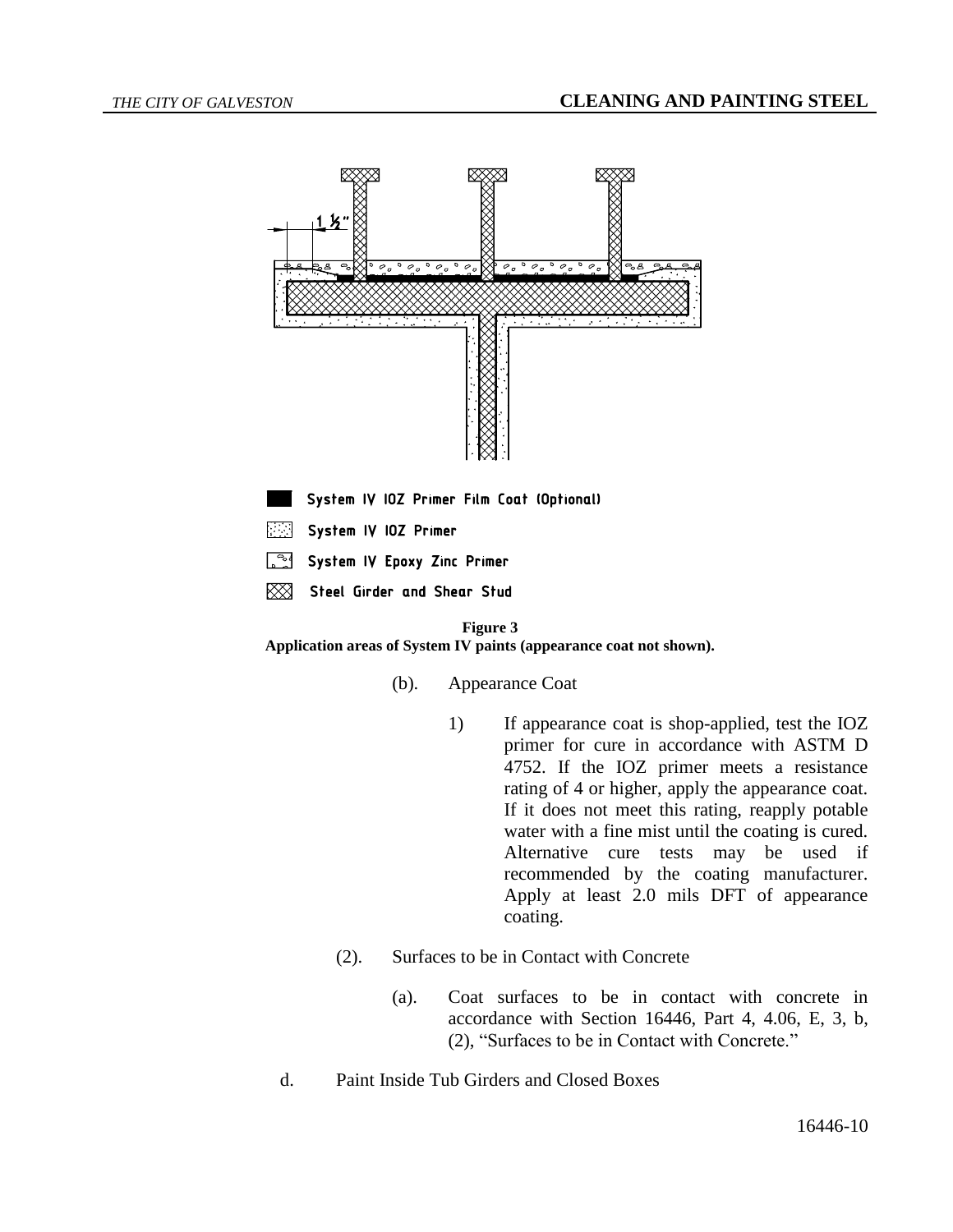- (1). Provide an SSPC SP 7 blast-cleaning to unpainted surfaces. Apply 2 to 3 mils DFT of paint over all inside surfaces that will be visible after final bolting including exposed surfaces of interior splice plates.
- e. Special Protection System
	- (1). Apply paint as shown on the plans.
- 4. Repairs
	- a. If repairs must be made after the IOZ primer has cured, use epoxy zinc primer to repair the IOZ primer. Brush application for touchup is acceptable as long as the paint is mixed in the appropriate proportions by weight and is agitated continuously during the painting operation.

## 4.07 FIELD CLEANING AND PAINTING

- A. Clean and paint only after erection or maintenance work including bolting, welding, straightening of material, etc. is complete; slab concrete has been placed; and the Owner's Representative has examined and approved the work. Clean and paint unpainted areas including bolts, nuts, washers, and areas where the shop-applied paint has been damaged or fails to meet specification requirements, in accordance with the method required under the paint system specified. Prevent paint spatter and overspray from coming in contact with passing traffic, private and public property, and areas of the bridge not designated to be painted.
	- 1. Containment
		- a. Submit a plan that details the procedures and type and size of equipment proposed to keep public property, private property, and the environment from being adversely affected by the cleaning and painting operations. Approval of the plan is required before cleaning and painting operations begin.
		- b. When required on the plans, submit an analysis showing the loads, including wind loads, added to the existing structure by the containment system and waste materials. Verify that the forces and stresses induced in the members from these loads do not cause them to be overstressed. Have a licensed professional engineer sign, seal, and date the submittal.
		- c. When abrasive-blasting is used to remove the existing coating, provide a containment system capable of containing all blast refuse. Unless otherwise shown on the plans, construct and maintain a structure meeting the following minimum requirements: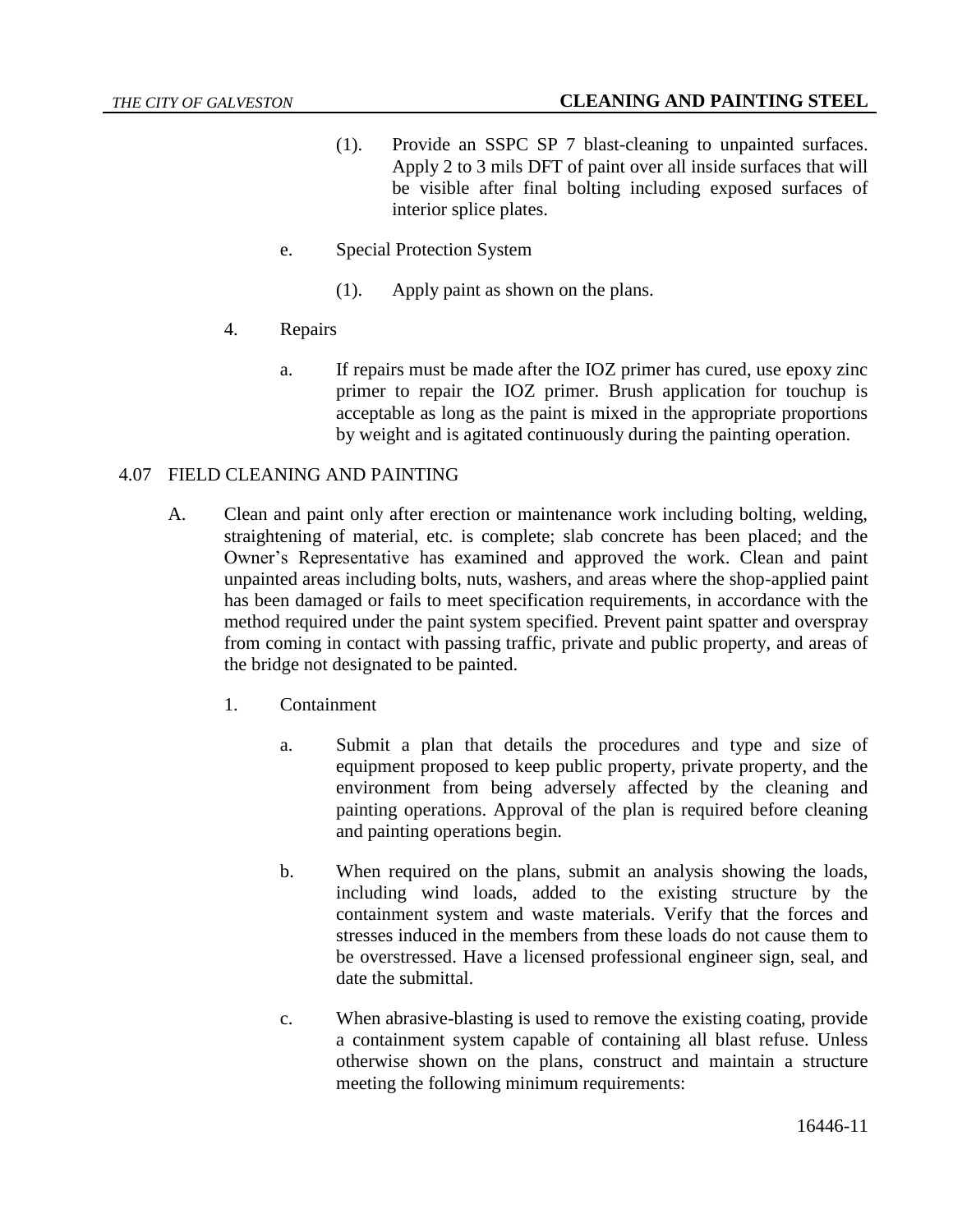- (1). rigid or flexible framing;
- (2). ability to withstand winds up to 30 MPH;
- (3). enclosure of all sides of area with air-penetrable or airimpenetrable walls;
- (4). watertight floor;
- (5). overlapping seams and entryways; and
- (6). exhaust air filtration system capable of creating negative pressure inside the enclosure causing the sides of the containment to have a concave appearance.
- d. In place of a full containment structure, a modified containment system may be proposed when using abrasive-blasting equipment equipped with negative pressure that will contain all blast refuse. Demonstrate for approval the equipment's ability to contain all blast refuse.
- e. When using hand tools, provide a system that will contain all removed paint, rust, and other debris. Place an airtight membrane below the member being cleaned to collect all falling debris. When using power hand tools, equip them with high-efficiency particulate air (HEPA) filter vacuums or provide a full containment system as specified above.
- f. When using water-blasting (low-pressure or high-pressure), provide a system capable of collecting all falling paint chips and other debris. Store, characterize, and dispose of all recovered debris in accordance with 30 TAC 335, "Industrial Solid Waste and Municipal Hazardous Waste." Discharge liquids in accordance with the TCEQ Texas Pollution Discharge Elimination Program (30 TAC 305, "Effluent Guidelines and Standards for TPDES Permits") and Texas Surface Water Quality Standards (30 TAC 307). Alternatively, liquids may be captured, stored and characterized for disposal at an authorized facility in accordance with 30 TAC 315, "Pretreatment Regulation for Existing and New Sources of Pollution," or 30 TAC 335, "Industrial Solid Waste and Municipal Hazardous Waste."
- g. Remove all blast refuse from the floor and cleaned members before the Inspector enters the containment to inspect the cleaned surfaces. Remove all blast refuse from the containment before ending work for the day.
- h. Provide containment during the priming operation to provide a windfree environment and to keep the primer from entering the environment. Obtain approval of the containment system prior to beginning work.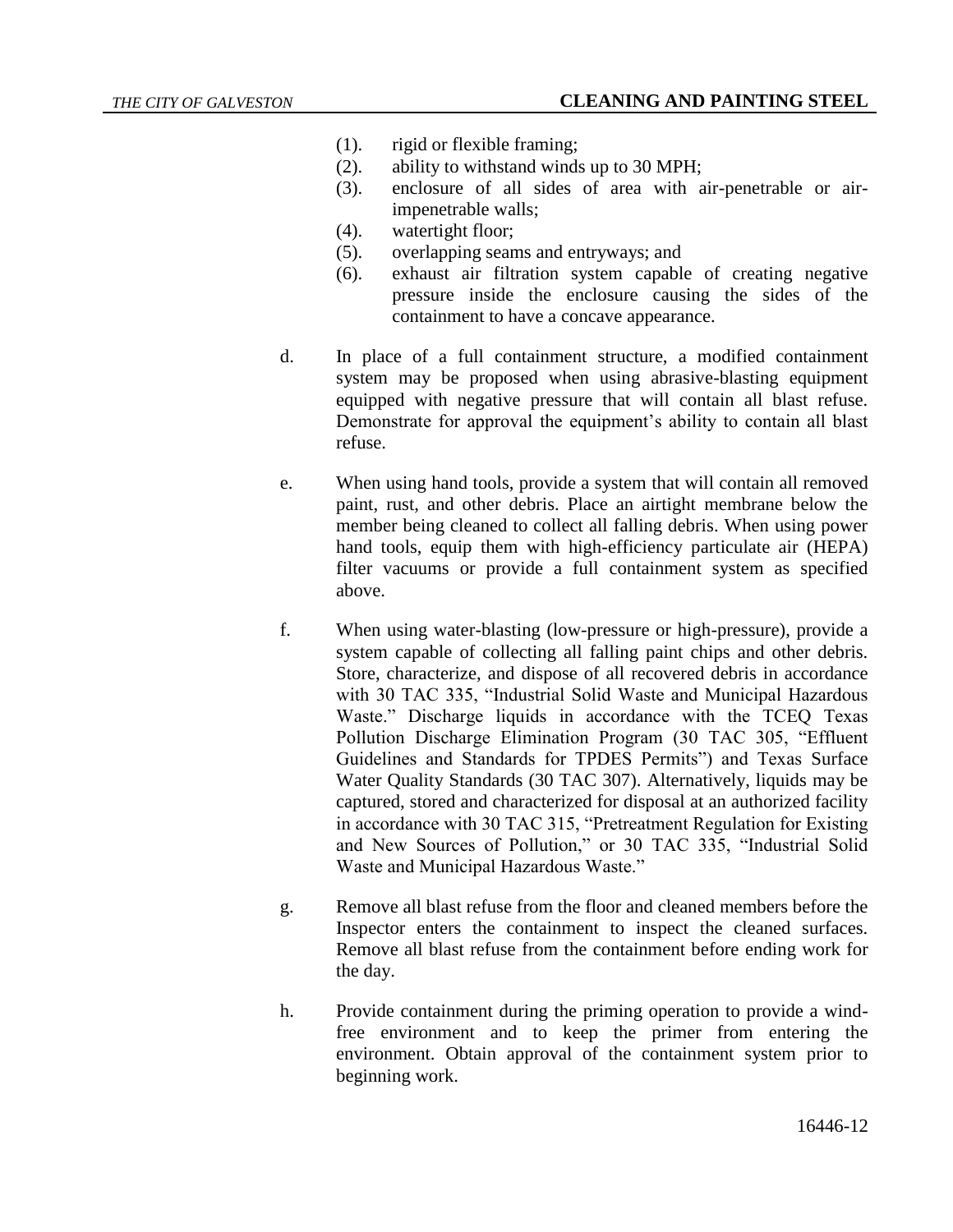- i. Use a skimmer when cleaning and painting over bodies of water. If the skimmer collects any blast or paint material, remove the material the day the release occurs. Correct the containment problem that allowed the release before continuing work.
- 2. Cleaning and Preparation of Surfaces
	- a. Prepare surfaces prior to applying paint.
		- (1). General Preparation
			- (a). Clean far enough into the shop-applied paint to ensure removal of all contaminants. Feather edges of sound paint around cleaned areas.
			- (b). Ensure that surfaces to be painted are completely free of oil, grease, moisture, dirt, sand, overspray, welding contamination (slag or acid residue); loose or flaking mill scale, rust, or paint; weld spatter; and any other conditions that will prevent the paint from forming a continuous, uniform, tightly adhering film. Remove all steel splinters (hackles) raised or evident during cleaning. When abrasive blast-cleaning is required, reblast areas from which hackles are removed. Use the test described in Section 16446, Part 4, 4.07, A, 2, a, (3), "Tape Test," on all surfaces to be painted to determine if they are contaminated with loose particles.
			- (c). Before other cleaning operations, remove grease-like contaminants with clean petroleum solvents or other approved methods. Contain solvents and removed material as approved. Dispose of properly or reuse solvents as approved. This requirement applies to all coats.
			- (d). When abrasive blast-cleaning is required, blast all flame-cut edges to produce a visible anchor pattern over the entire flame-cut surface.
			- (e). Completely remove, as directed, the protective coating on machined surfaces and pins.
		- (2). Classes of Cleaning
			- (a). The requirements of Section 16446, Part 4, 4.07, A, 2, a, (1), "General Preparation," apply whether or not a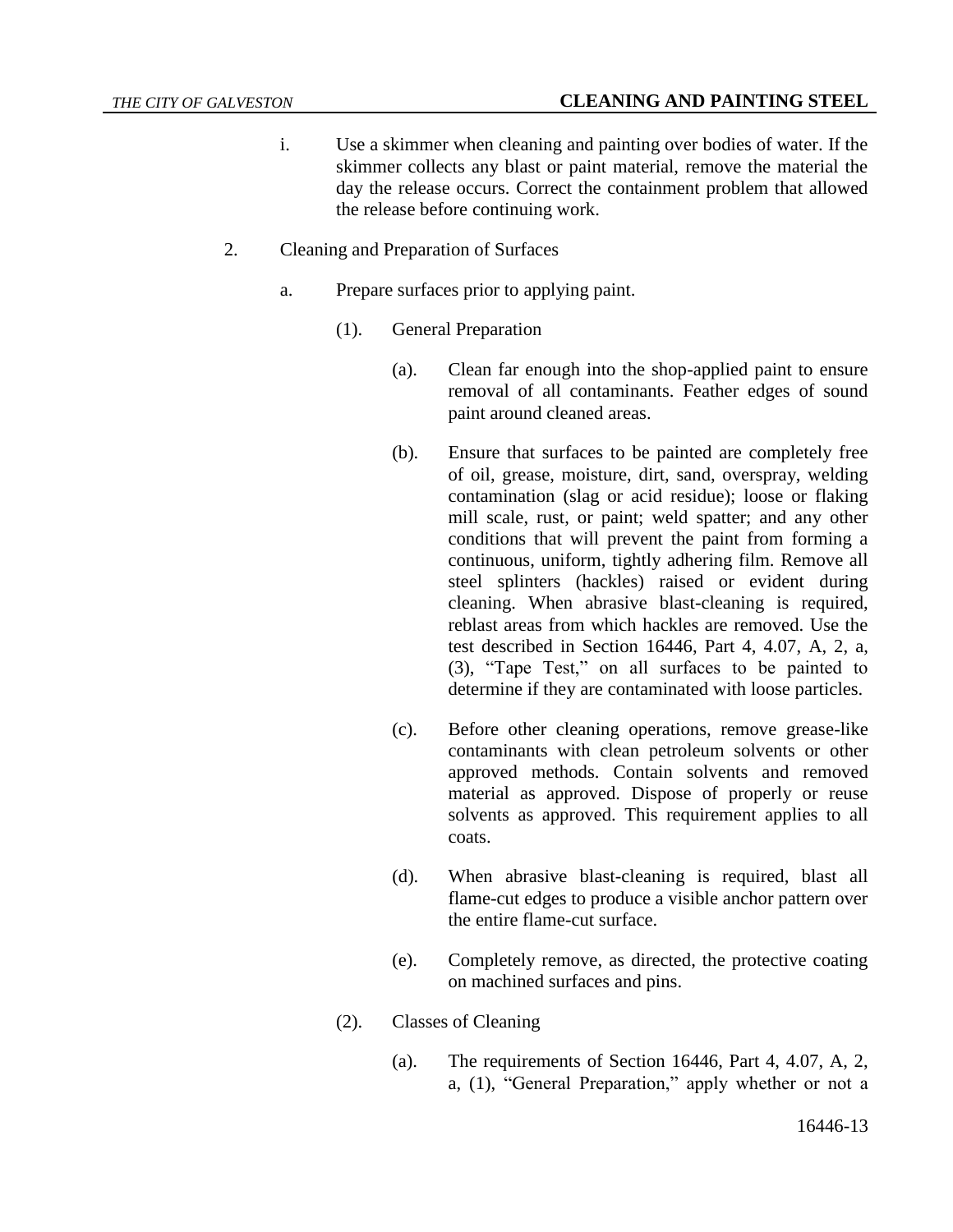#### *THE CITY OF GALVESTON* **CLEANING AND PAINTING STEEL**

class of cleaning is specified. For blasting, use an approved abrasive as shown on the plans and potable water. Do not use steel shot. When abrasive blastcleaning is used to remove existing paint containing lead or chromium, use an abrasive recycling system with an approved recyclable abrasive. Abrasive will be considered recyclable if it is separated from the dust and paint debris before being reused.

- 1) Class A Blast-Cleaning
	- a) Remove all visible rust, paint, mill scale, and other forms of contamination, so that the blasted surface appears near white when viewed with the unaided eye (corrected to 20/20 vision). Slight staining is allowed provided it does not exceed 5% in any 9 sq. in. area. Staining includes light shadows, slight streaks, or minor discoloration caused by stains from rust, mill scale, or previously applied paint. Meet the surface preparation requirements of SSPC SP 10 unless otherwise shown on the plans.
- 2) Class B Blast-Cleaning
	- a) Remove all dirt, rust scale, loose mill scale, loose rust, and loose paint. Tight mill scale and tightly adhered rust and paint are permitted. Expose each square inch of surface area to be cleaned to the abrasive-blast pattern long enough to expose several flecks of the underlying metal. Meet the surface preparation requirements of SSPC SP 7. Use the test described in Section 16446, Part 4, 4.07, A, 2, a, (3), "Tape Test," on the cleaned surface to determine if it is adequately cleaned.
- 3) Class C Cleaning
	- a) Remove all exposed loose rust, loose mill scale, peeling or flaking paint, and oxidized paint. Clean these areas by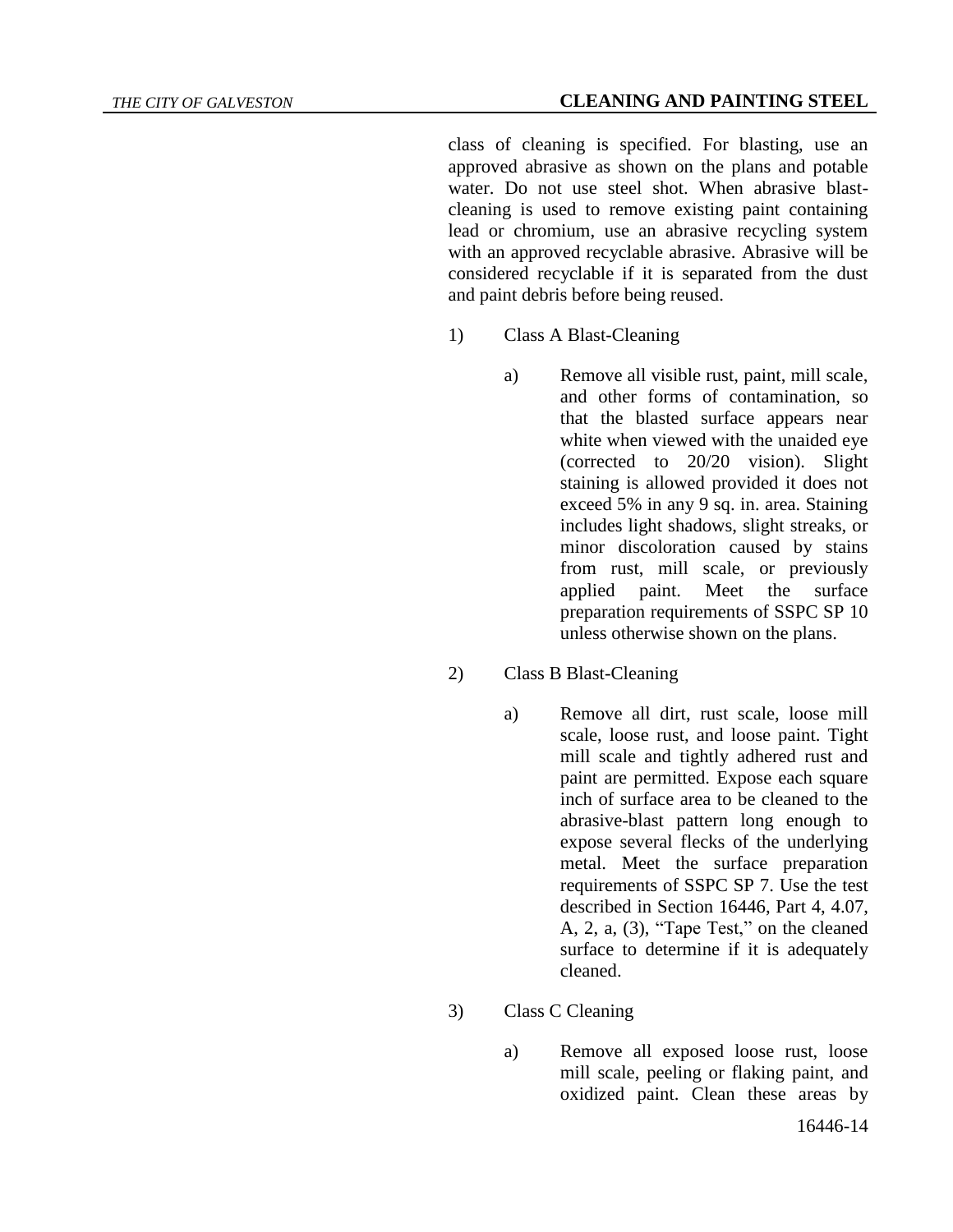hand-scraping, wire-brushing, or other approved method. Feather all sound, tightly adhered coating edges surrounding cleaned areas.

- 4) Class D Water-Blasting
	- a) Remove all dirt, loose rust, and loose paint using water-blasting equipment. Tight mill scale and tightly adhered rust and paint are permitted. Probe perimeter of peeled areas of paint with a putty knife to ensure remaining paint is tightly adhered.
	- b) System I requires Class D water-blasting to remove contaminants, followed by a Class C cleaning for defective areas. If prime coat is field-applied, System II requires Class A blast-cleaning. If prime coat is shop-applied, Systems II, III, and IV require Class A spot-cleaning of all damaged and unpainted areas.
- (3). Tape Test
	- (a). Perform the tape test as follows:
		- 1) Press a strip of filament tape onto the surface by rubbing with moderate thumb pressure 4 times, leaving approximately 2 in. of one end of the tape free from the surface.
		- 2) Grasp the free end and remove the tape from the surface with a sharp pull.
	- (b). The surface will be considered to be contaminated and not adequately cleaned if visible particles cling to the tape.
- 3. Painting
	- a. Paint Condition
		- 16446-15 (1). Thoroughly mix and strain paints to be applied. Mix by mechanical methods. Ensure that the paint is a completely homogeneous mixture free of lumps, skins, and agglomerates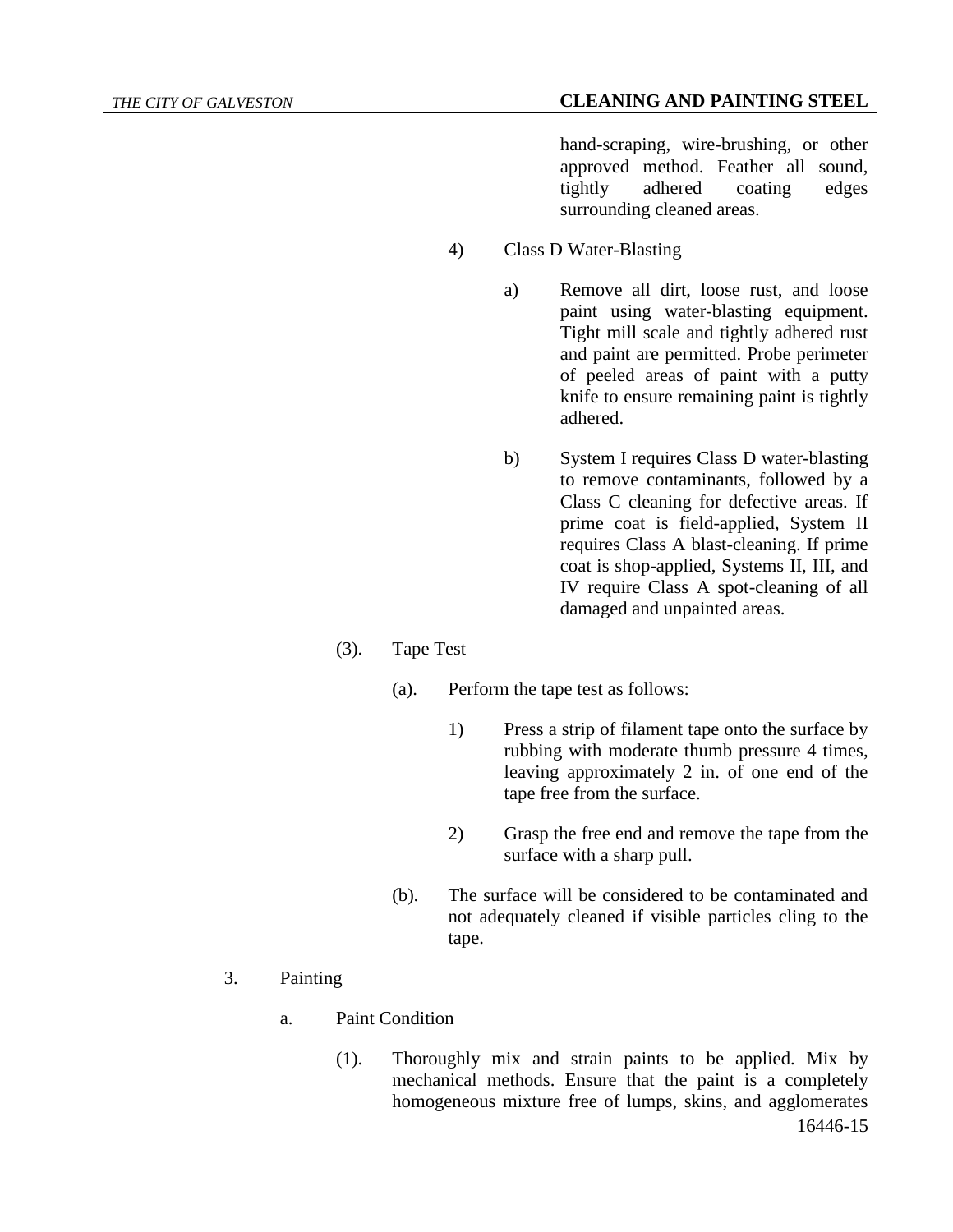and that it contains all pigments, vehicle solids, and thinners required in the original formulation. Keep paint containers tightly covered and protected from weather when not in use.

# b. Thinning

- (1). Adjust paint to the correct application consistency by using suitable thinners or by using properly applied heat up to 150°F. Using heat to thin epoxy paints may decrease their useful pot life.
- c. Paint System Requirements
	- (1). Ensure that all coatings in the paint system, including shopapplied coats, are from the same manufacturer.
		- (a). System I (Overcoating)
			- 1) Penetrating Sealer
				- a) Apply at least 1.0 mil DFT of penetrating sealer to all surfaces to be painted.
			- 2) Prime Coat
				- a) Apply at least 4.0 mils DFT of primer to areas that have received a Class C cleaning and to other areas where there is no existing primer.
			- 3) Appearance Coat
				- a) Apply at least 2.0 mils DFT of appearance coat.
		- (b). System II
			- 1) Prime Coat
				- a) Apply 3.5 to10.0 mils DFT of primer in at least 2 coats.
			- 2) Appearance Coat
				- a) Apply at least 2.0 mils DFT of appearance coat.
		- (c). System III
			- 1) Prime Coat
				- a) Spot-clean to Class A all damaged and unpainted areas. Apply at least 3.0 mils DFT of epoxy zinc primer to the cleaned areas.
			- 2) Intermediate Coat
				- a) If intermediate coat is not shop-applied, apply at least 2.0 mils DFT of epoxy intermediate coating.
			- 3) Appearance Coat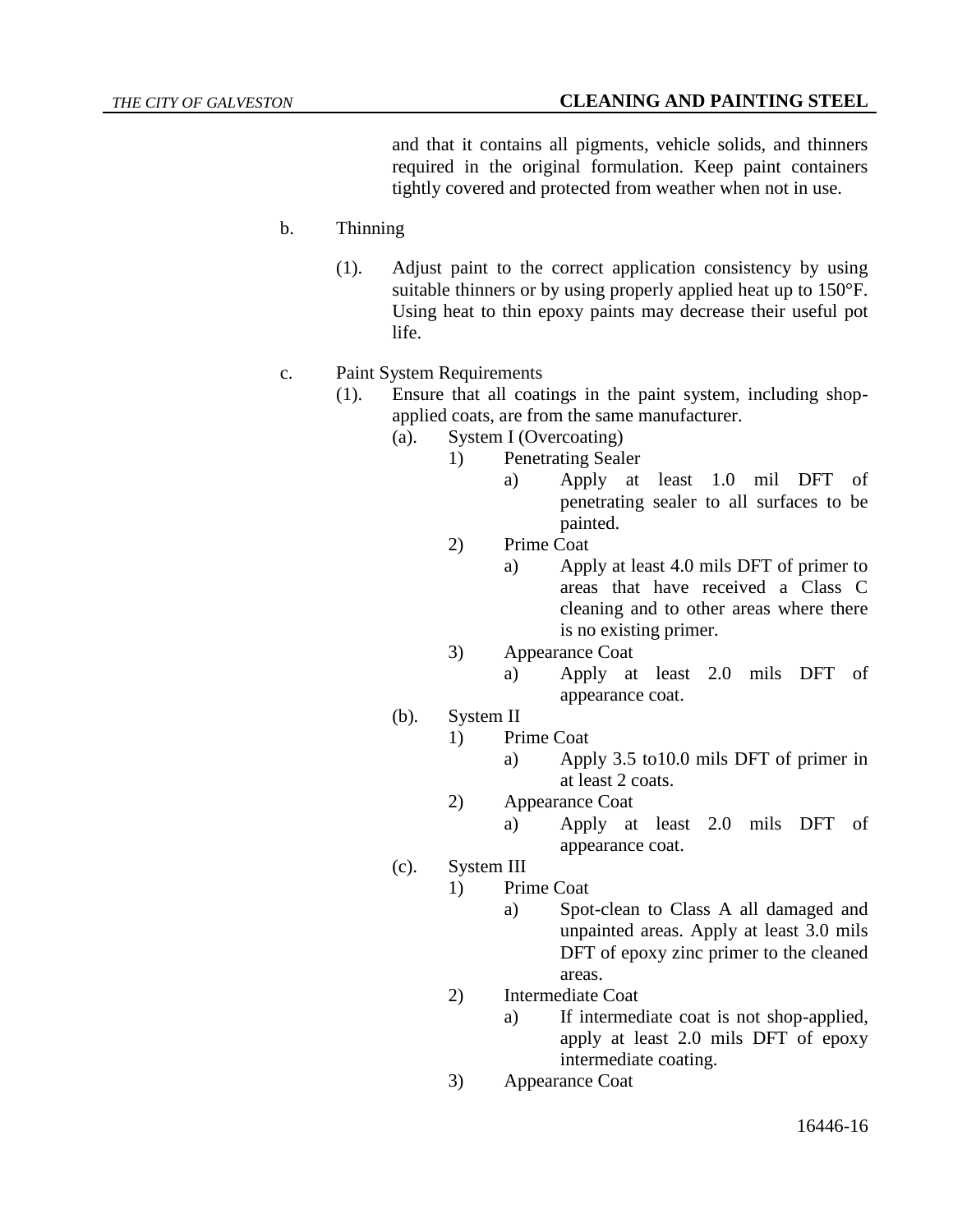- a) Apply at least 2.0 mils DFT of appearance coat.
- (d). System IV
	- 1) Prime Coat
		- a) Spot-clean to Class A all damaged and unpainted areas. Apply at least 3.0 mils DFT of epoxy zinc primer to the cleaned areas.
		- 2) Appearance Coat
			- a) Apply at least 2.0 mils DFT of appearance coat.
- (e). Special Protection System
	- 1) Apply paint as shown on the plans.
- d. Temperature
	- (1). Do not apply #810 Prime Coat when the steel or air temperature is below 50°F or when the steel or air temperature is expected to drop below 50°F within 2 hr. after application. Do not apply #742 Appearance Coat when the steel or air temperature is below 40°F or when the steel or air temperature is expected to drop below 40°F within 2 hours after application. Follow product data sheets for temperature requirements for all other paints.
- e. Application
	- (1). Immediately before painting, clean steel surfaces or surfaces of previously applied coats of paint by blowing with clean compressed air, brushing, or both to remove traces of dust or other foreign particles. When directed, wash the surfaces of previously applied coatings either with clean, fresh water or with a mild detergent and water mixture followed by a complete and thorough rinse with clean, fresh water.
	- (2). Do not apply paint to any surface with discernible moisture. Do not apply paint to any surface when the relative humidity is greater than 85% as determined by a sling psychrometer in accordance with ASTM E 337. Do not apply any paint when impending weather conditions might result in injury to fresh paint.
	- (3). Do not apply paint to any surface when the relative humidity is greater than 85% as determined by a sling psychrometer in accordance with ASTM E 337.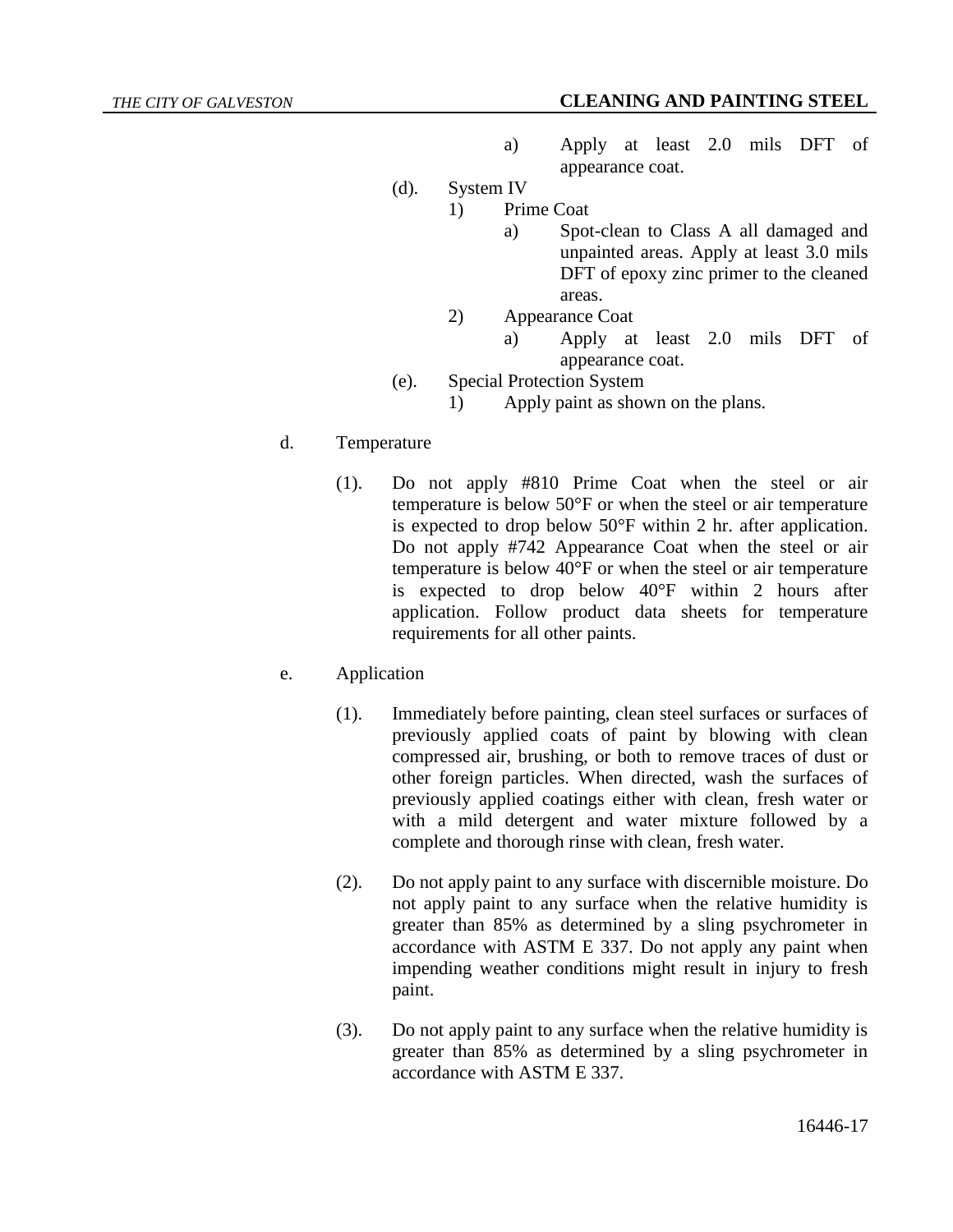- (4). Apply each coat of paint to clean, dry, firm surfaces complying with all specification requirements. Ensure that surfaces to be painted are free of all forms of contamination. Ensure that each coat dries to form a smooth, continuous, tightly adhering film of uniform thickness and appearance, free of sags, runs, pinholes, holidays, overspray, or other defects. Apply all coats by spray, except that any approved method of application may be used to paint inaccessible areas.
- (5). Repair all runs, sags, and other defects in each coat of paint before application of subsequent coats.
- (6). Measure the dry film thickness of coatings in accordance with Tex 728 I.
- (7). If, in the opinion of the Owner's Representative, there is an objectionable amount of dust in the atmosphere, discontinue painting or take necessary precautions to prevent dust and dirt from coming in contact with freshly painted surfaces or with surfaces before the paint is applied.
- (8). Where there is potential for paint to be sprayed on traffic, provide a shield that will protect the traffic from paint.
- (9). When painting steel that is in contact with concrete, provide full coverage of the steel with a minimal amount of paint on the concrete surface. Do not extend the paint more than 4 in. onto the concrete surfaces or as directed. Ensure that when painting is complete, the only visible paint on concrete surface is the finish coat. Remove excessive or objectionable paint on concrete surfaces in an approved manner.
	- (a). Prime Coat
		- 1) Paint cleaned areas with the specified prime coat. Overlap painting onto the surface of the shop-applied paint enough to form a sealed edge.
		- 2) When System III or IV is specified, paint spotrepair and unpainted areas with epoxy zinc primer. Cure the epoxy zinc primer in accordance with the manufacturer's product data sheet before applying appearance coat.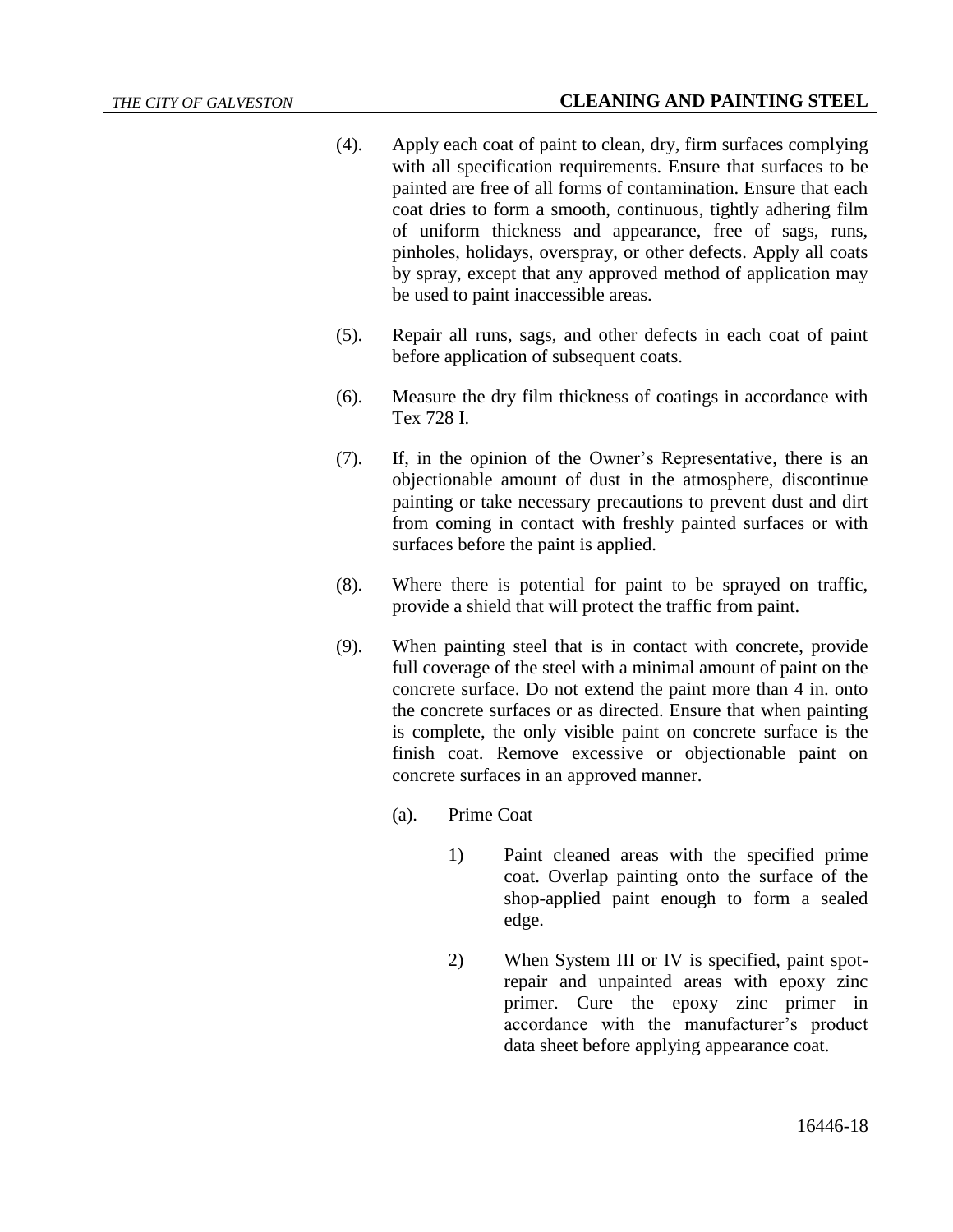## *THE CITY OF GALVESTON* **CLEANING AND PAINTING STEEL**

3) When System II is specified and the steel and the ambient temperature are both above 60°F, the second coat of primer may be applied before the first coat has cured but not within 2 hours after the application of the first coat. Cure the primer in accordance with Table 1 before applying appearance coat.

| Table 1<br><b>System II Primer Cure Times</b> |                 |
|-----------------------------------------------|-----------------|
| <b>Temperature</b>                            | Days Cure, Min. |
| $77^{\circ}$ F and above                      |                 |
| 65 to $77^{\circ}$ F                          |                 |
| 55 to $65^{\circ}$ F                          |                 |
| 40 to $55^{\circ}$ F                          |                 |

- (b). Appearance Coat
	- 1) After field-painting of the prime coat in accordance with Section 16446, Part 4, 4.07, A, 3, e, (9), (a), "Prime Coat," is completed and approved, apply the specified appearance coat.
	- 2) Clean prime coat and intermediate coat surfaces by an approved method which does not damage the paint to remove all dirt, grease, concrete, overspray, and any other substance that may impair adhesion before the application of the appearance coat.
	- 3) Provide an even and uniform appearance throughout the painted portion of the structure.
- f. Workmanship
	- (1). Perform all painting with skilled painters who can adjust equipment and application techniques as dictated by the type of paint, weather conditions, environment, and size and shape of the surface being painted. Painters who, in the opinion of the Owner's Representative, do not adjust equipment to apply coatings in a uniform full wet coat free of runs, sags, holidays, and overspray will not be considered skilled painters.
	- (2). Apply sprayed coatings essentially 90° to the surface and between 10 and 18 in. from the surface as necessary to apply a full wet coat of paint free of overspray, runs, sags, and holidays. Any spray painter who does not consistently spray in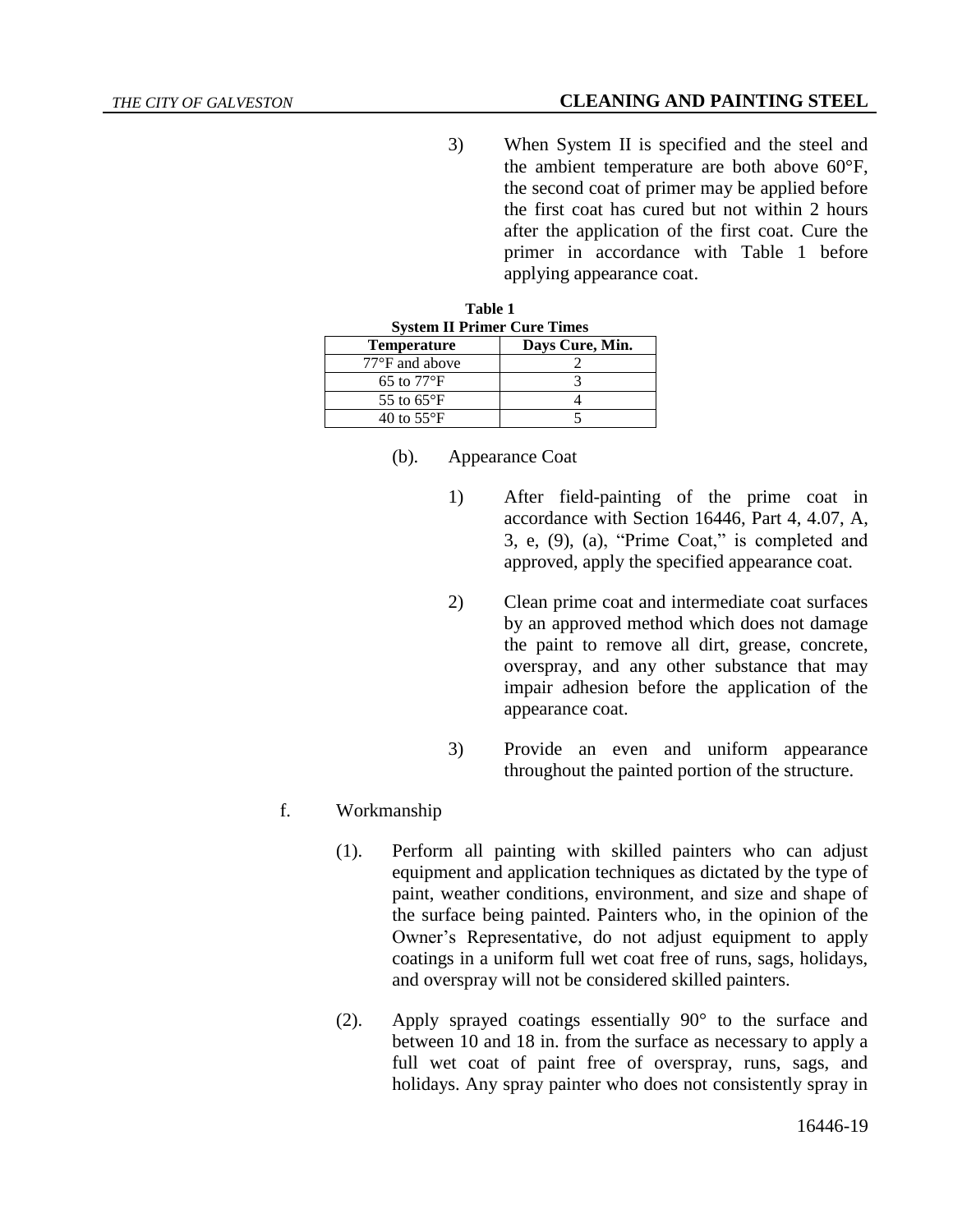this manner or extends the spraying stroke so that paint is applied to the surface at an angle of less than 80° will not be allowed to spray paint. Brush application for touchup is acceptable as long as the paint is mixed in the appropriate proportions by weight and is agitated continuously during the painting operation.

- 4. Handling and Shipping
	- a. Pad the blocks, chains, slings, braces, clamps, etc., used for handling, moving, storing, and shipping painted members so that the paint will not be damaged.
- 5. Cleaning and Painting Existing Structures
	- a. Unless otherwise shown on the plans, provide System II for existing steel structures to be cleaned and painted.

## 4.08 PAINT IMPROPERLY APPLIED

- A. To uncover evidence of improperly applied paint, the Owner's Representative may at any time during construction explore underneath the surface of any paint coats already applied. Repair these areas of investigation at no additional expense to the City. Whenever unsatisfactory conditions are found, the Owner's Representative may require remedial measures.
- B. Repair or completely remove and replace all paint that has been applied improperly, has been applied to improperly cleaned surfaces, fails to dry and harden properly, fails to adhere tightly to underlying metal or other paint film, or does not have a normal, workmanlike appearance in conformance with this Section. When the final field coat does not have a uniform color and appearance throughout the structure, correct it by the use of whatever additional coats or other corrective measures are required. Remove freshly applied paint that has not yet set with the use of suitable solvents. Remove dried paint films with blast-cleaning, scraping, or flame torches, as approved.

### 4.09 STORAGE AND DISPOSAL

A. Collect all waste generated by cleaning and painting operations as necessary to prevent release into the environment. At a minimum, collect all waste before leaving the job site each day. Handle and store the waste as if it were hazardous until classification is made. Follow the requirements of 30 TAC 335 for on-site handling of the waste. Store waste collected in containers that comply with 49 CFR 178. Seal containers containing waste each day before leaving the job site.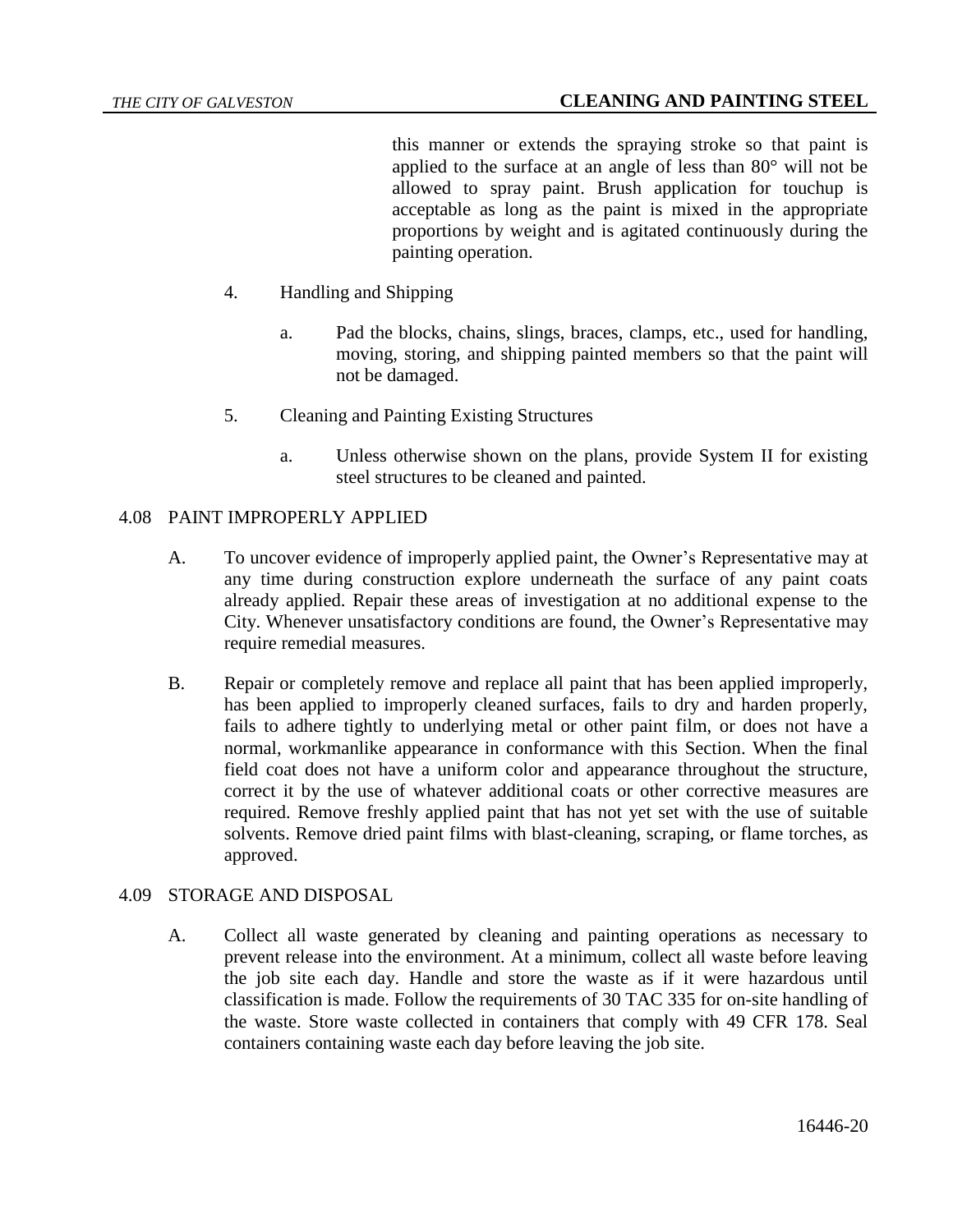- B. Test each container of waste using EPA Test Method 1311, "Toxicity Characteristic Leaching Procedure" (TCLP), to determine existing metal and organic content. If testing shows that the waste is not hazardous, handle and dispose of the waste as a "Special Waste" as defined in 30 TAC 330.2 or as directed. Provide documentation showing that disposal of the waste was done in a suitable landfill holding permits to handle this type of material. If testing shows that the waste is hazardous, dispose of the waste in compliance with applicable hazardous waste rules and regulations. Transport hazardous waste using a permitted transporter and dispose of in an authorized hazardous waste facility.
- C. When the plans specify that the existing coating to be removed contains hazardous materials and steel grit is used as the abrasive, the waste generated is classified as hazardous regardless of the results of the TCLP. Dispose of this waste in compliance with applicable hazardous waste rules and regulations as specified above and by the Contract.
- D. Provide copies of all test reports and transportation manifests to the Owner's Representative before shipping hazardous waste. Provide signed original manifests to the Owner's Representative verifying that all steps of the handling and disposal process were correctly handled.

## 4.10 MISCELLANEOUS

- A. Notify the Owner's Representative of any condition that may require the repair or replacement of any portion of the bridge.
- B. Upon completion of the painting operations for each structure, stencil on the exterior face of the outside beam the control, section, and structure number, as directed. Stencil on the interior face of the outside beam the completion date of the painting operation. Do this work at each end of the structure where painting is specified.

### PART 5 MEASUREMENT

A. When this Section is specified on the plans to be a pay item, it will be measured by the lump sum or by each structure, structure unit, or group of structures as shown on the plans.

## PART 6 PAYMENT

- A. The work performed, materials furnished, equipment, labor, tools, and incidentals will not be measured or paid for directly, but will be subsidiary to bid items of the Contract, unless otherwise specified as a pay item in the Contract.
- B. When this Section is specified as a pay item, the work performed and materials furnished in accordance with this Section and measured as provided under "Measurement" will be paid for at the price bid for "Cleaning and Painting Existing